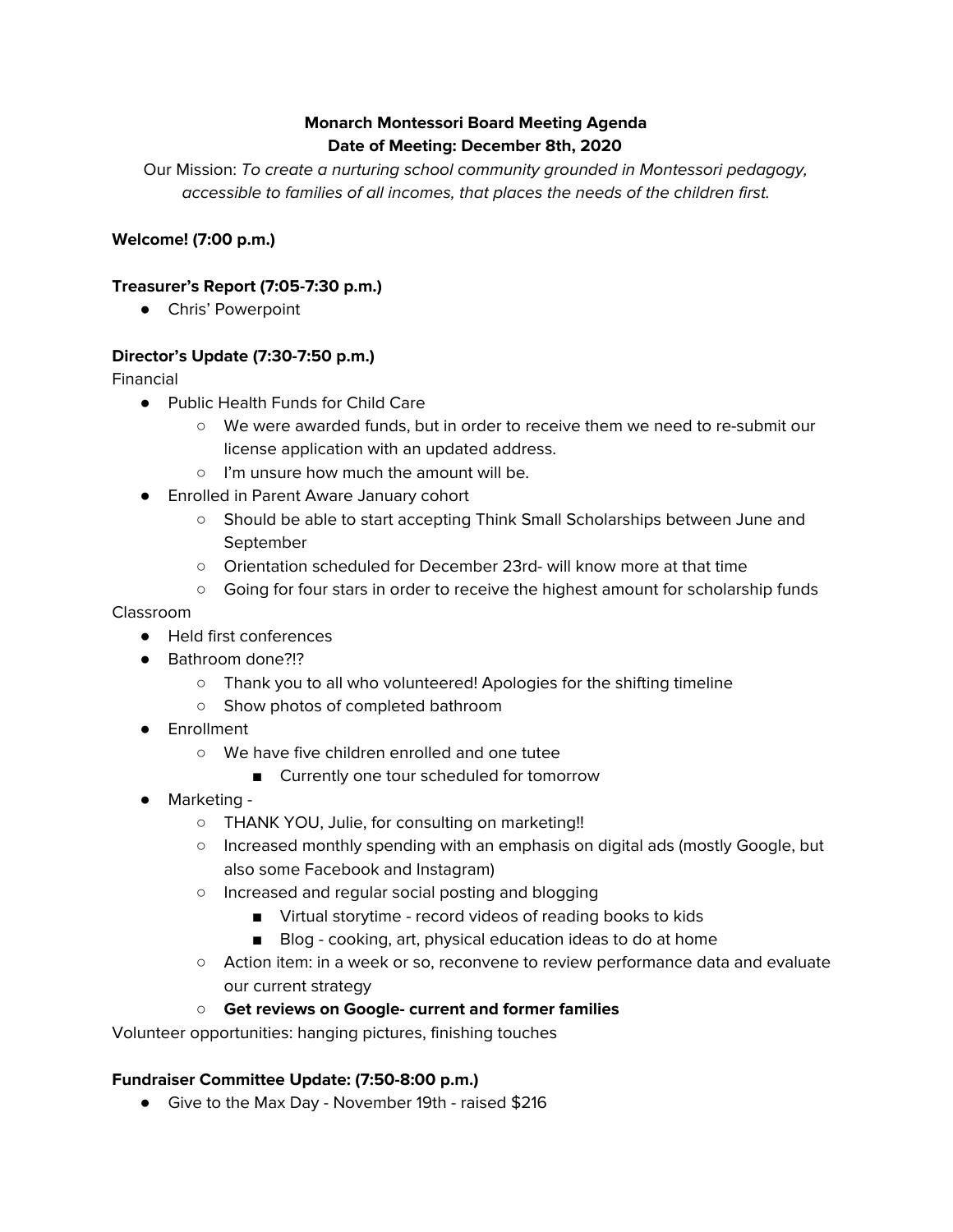Montessori Education Week (February 21 through February 27, 2021) P2P Virtual Challenge (steps, books read, etc.)

# **Planning for Next School Year (8:00-8:30 p.m.)**

Tuition for 2021-2022

- Should we adjust tuition or keep it constant?
- See [powerpoint](https://docs.google.com/presentation/d/1U68rlu5Zz7DL2Ej3gkVFvKtqV4WrjZwuRGxjMODMOl4/edit?usp=sharing)

Marketing to new families

- Video tour of classroom
- Virtual open house on Facebook?
- Virtual choice fairs
- Virtual tour video?
- Signage?
	- Research banner rules
- Refundable enrollment fee? (if notify by a certain date?)

| <b>Strengths</b>                                      | <b>Weaknesses</b>                              |
|-------------------------------------------------------|------------------------------------------------|
| -Board of Directors                                   | -Low enrollment                                |
| - staff                                               |                                                |
| -classroom/facility                                   | -new, unknown to families                      |
| -fundraising                                          | -newness of the organization                   |
| -flexibility to adapt quickly                         | -cost of program can be prohibitive to some    |
| -ability to plan ahead                                | families                                       |
| -wide range of expertise on the board                 | -staff less experienced in setting up internal |
| -well-defined pedagogy- very attractive to            | infrastructure, such as tax prep and           |
| some families                                         | bookkeeping                                    |
| - Passionate, experienced lead teacher                | -well-defined pedagogy- won't appeal to all    |
| - Scholarship funds available                         | families                                       |
| - Mission to make education accessible to all         | - Small social media audience                  |
| - Montessori program and tools<br>- Small class sizes | - Lack of substitute teachers                  |
| - Various programs, enrollment options                |                                                |
| - Diversity of student population                     |                                                |
| - Flexible assistant teacher                          |                                                |
|                                                       |                                                |
| <b>Opportunities</b>                                  | <b>Threats</b>                                 |
| -Partnering with Gustavus Adolphus and                | - Covid/school closure                         |
| Merrick                                               | - Continued low enrollment                     |
| -Parent Aware Rating and Think Small                  | - Low sub/staff contingencies                  |
| <b>Scholarships</b>                                   | -Other schools / early childhood centers /     |
| -Better Search Optimization on Google                 | daycares also not at full capacity (aka        |
| -Community partnerships                               | competition seems potentially higher right     |
| -Connecting with ECFE educators                       | now)                                           |
| - Leverage parents, board, former co-workers          |                                                |